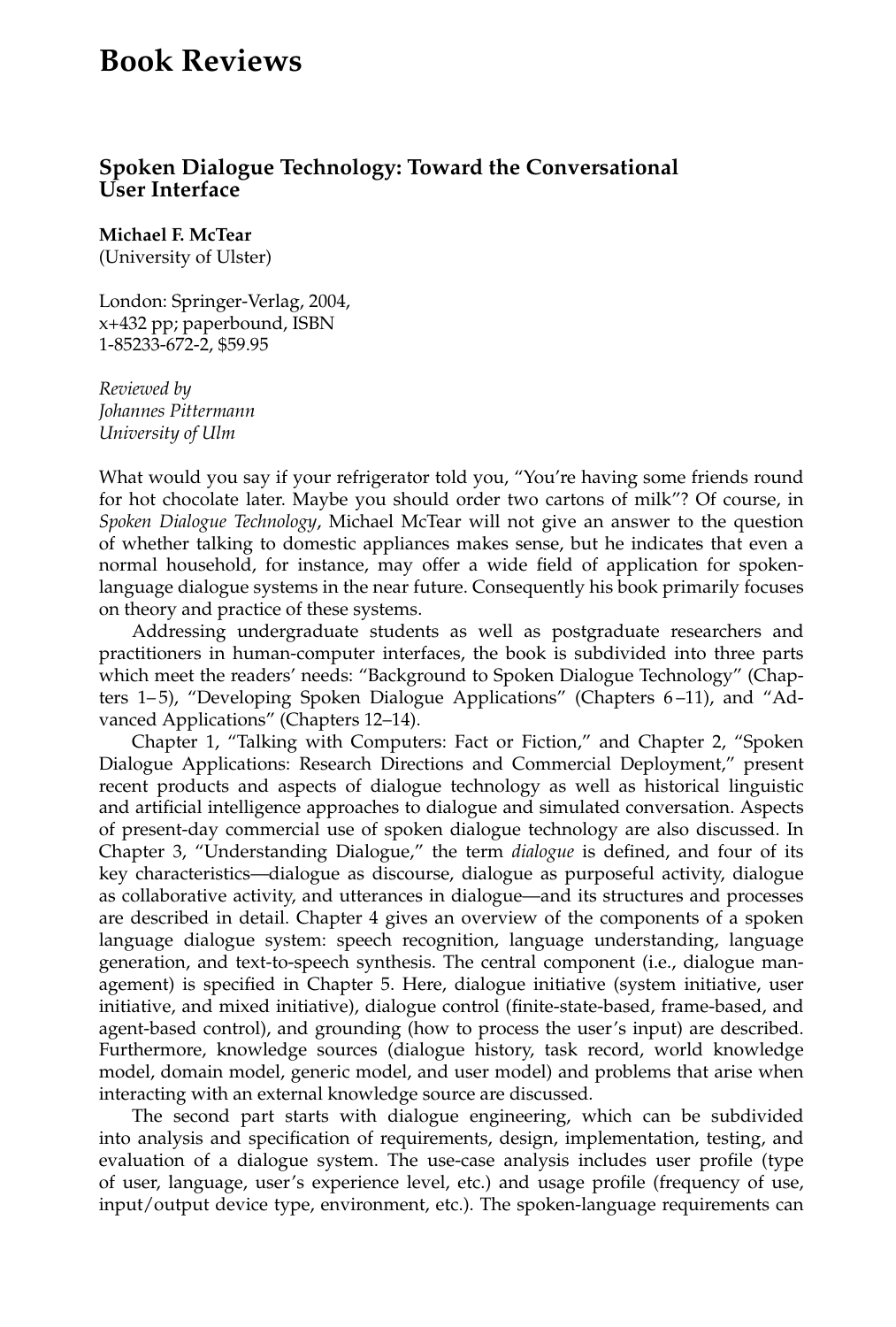be analyzed with the help of existing corpora or simulations using the Wizard of Oz method. In the requirements specification, the developer defines what the system is intended to do. How these specifications are achieved is defined in the design phase. This comprehends the dialogue flow, prompts, grammars, interaction style, navigation, help, confirmation, etc. For the implementation, McTear describes the CSLU Toolkit and its Rapid Application Developer (RAD), VoiceXML platforms, and platforms for multimodal Web-based applications like Microsoft's SALT (Speech Application Language Tags), some of which are dealt with in the subsequent tutorial chapters. In the testing and evaluation sections, several test and evaluation methods are outlined. Whereas testing is necessary to determine whether the system conforms to the specifications, the evaluation phase comprises the analysis of user acceptance and the analysis of the system performance which can be accomplished, for example, by using the PARADISE tool.

The subsequent chapters of the second part consist of tutorials on how to develop and implement a dialogue system. Chapter 7, "Developing a Spoken Dialogue System Using the CSLU Toolkit," deals with the development of spoken dialogue systems with the help of RAD. This chapter starts with the basic functions instancing the pizza application, the development of basic functions and subdialogues, digit recognition, tone input from telephone keypads, and alpha-digit recognition. Later on, grammars are created, and speech output, the use of TCL, and connection to a database are described. In Chapter 8, the CSLU Toolkit is used to develop a multimodal dialogue system. This includes the design of an animated character and a login dialogue as well as the consideration of emotions. The dialogue development using VoiceXML is shown in Chapter 9 and Chapter 10. On the basis of the tutorial, an introduction to VoiceXML is given and the reader learns how to integrate prompts, responses, verification, subdialogues, and tone/digit/alpha-digit recognition in a dialogue system. Moreover, the application of mixed initiative, the form interpretation algorithm (FIA), recognition grammars, variables, and Web server applications are dealt with. All the tutorials contain a detailed explanation of the respective topic, one or more examples for illustration, and, of course, multiple exercises based on these examples and explanations. The second part concludes with a detailed overview of XHTML+Voice and SALT, both of which are designed to enable multimodal access to Web-based services. Several examples of how to develop an XHTML+Voice–based application using the IBM Multimodal Toolkit and how to develop SALT-based systems with the help of the Microsoft .NET Speech SDK (Version 2.0 beta) are illustrated in Chapter 11.

In the third part, McTear presents advanced applications and technology. Chapter 12 describes advanced dialogue systems that involve more-complex tasks and provide sophisticated means to control the human-machine interaction; these are, for example, the DARPA Communicator, the TRAINS/TRIPS system, and the Conversational Architecture Project at Microsoft. Research topics in spoken-dialogue technology are discussed in Chapter 13. These topics include the information-state theory, error handling, adaptive dialogue systems, and the optimization of dialogue strategies. Chapter 14 shows future prospects of dialogue technology, especially multimodal systems.

McTear's book provides both a very recommendable entry point for novices or students who want to become familiar with spoken dialogue systems and a good reference manual for practitioners and researchers. The book is attractively presented and structured in a well-thought-out way. It is clearly written and easily understandable. The large number of examples given in the text introduce some variety to the topics. In addition to the standard references at the end of each chapter, Chapters 1– 6 conclude